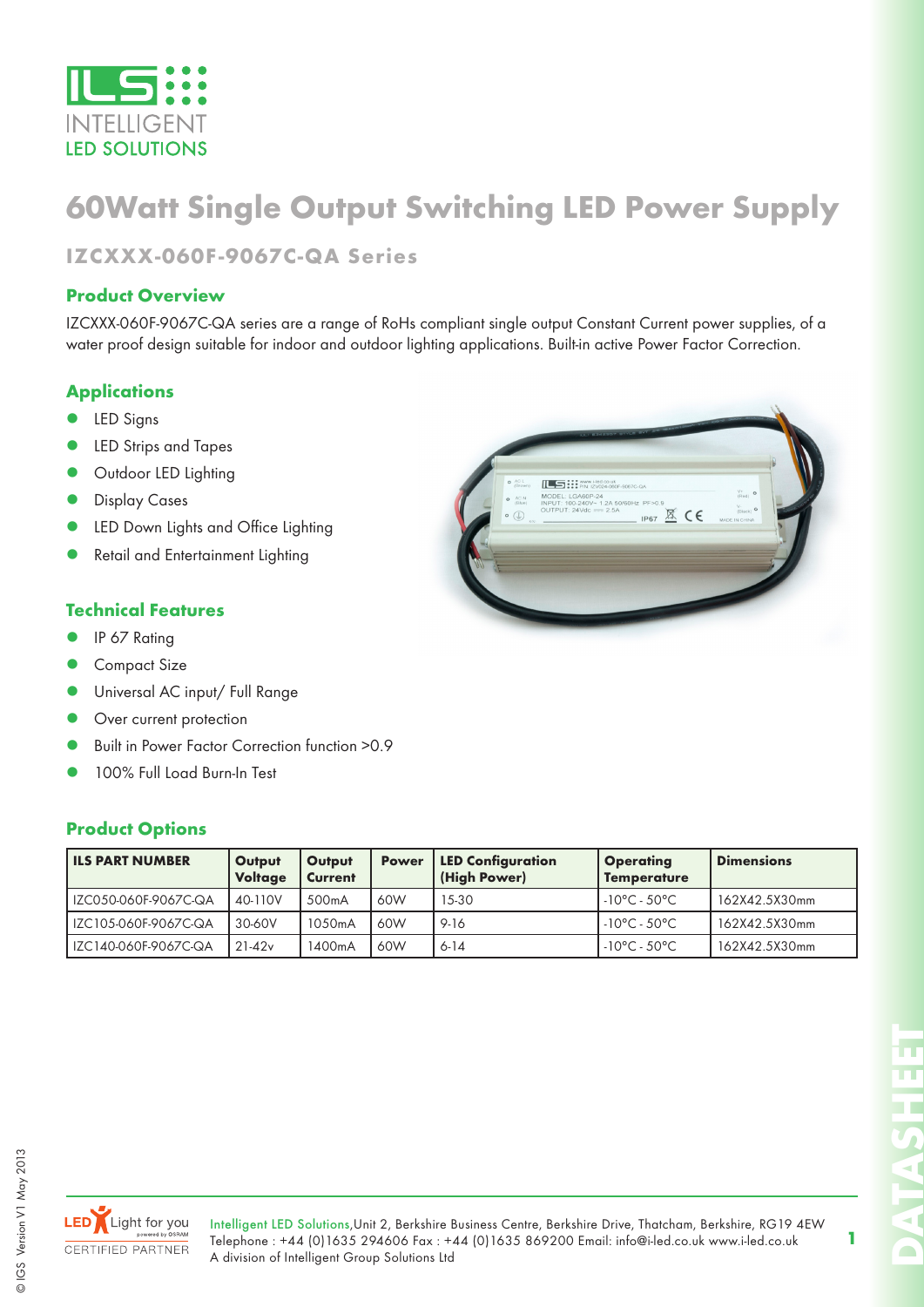# **www.i-led.co.uk**

#### **Specification**

#### **Output**

|           | Voltage Tolerance                     | ±3.0%                                                                                           |
|-----------|---------------------------------------|-------------------------------------------------------------------------------------------------|
| $\bullet$ | Line Regulation                       | ±1.0%                                                                                           |
| $\bullet$ | Load Regulation                       | ±2.0%                                                                                           |
|           | Setup, Rise, Hold Up Time             | 500ms, 250ms, 50/230VAC 3000ms, 250/115ac at full load                                          |
|           | Input                                 |                                                                                                 |
|           | Voltage Range                         | 100-240 VAC                                                                                     |
| $\bullet$ | Frequency Range                       | 47-63Hz                                                                                         |
| $\bullet$ | Efficiency (Typ.)                     | 85% full load                                                                                   |
| $\bullet$ | Power Factor                          | PF>0.9/230VAC PF>0.95/115VAC at full load                                                       |
| $\bullet$ | <b>AC Current</b>                     | 1.2A/100AC 0.6A/240AC                                                                           |
| O         | Inrush Current (max.)                 | Cold Start 70A230VAC                                                                            |
|           | Leakage Current                       | 0.5mA/240VAC                                                                                    |
|           | <b>Protect On</b>                     |                                                                                                 |
|           | Over Current                          | Above 105% rated output power                                                                   |
|           | Over Temperature                      | Tj 140°C typically (U1) Detect on main control                                                  |
|           | <b>Environment</b>                    |                                                                                                 |
|           | Working Temp.                         | $-10 - 50^{\circ}$ C                                                                            |
| $\bullet$ | Working Humidity                      | 20-90% RH non-condensing                                                                        |
| $\bullet$ | Storage Temp, Humidity                | $-40 - 80^{\circ}$ C (0-50°C)                                                                   |
|           | Vibration                             | 10 - 500Hz, 2G 10min/cycle, period for 60min each along X, Y, Z axes                            |
|           | <b>Safety &amp; EMC</b>               |                                                                                                 |
|           | Safety Standards                      | Design refer to UL1310 Class2, TUVEN60950-1, EN61347-2-13, CANCSA<br>C22.2 No223-M91, meet IP67 |
|           | Withstand Voltage                     | I/P-O/P:3KVAC                                                                                   |
|           | <b>Isolation Resistance</b>           | I/P-O/P:>100M ohms / 500VDC / 25-70% RH                                                         |
|           | <b>EMI Conduction &amp; Radiation</b> | Compliance to EN55022 (CISPR22) Class B                                                         |
|           | <b>Harmonic Current</b>               | Compliance to EN61000-3-2,-3                                                                    |
|           | <b>EMS Immunity</b>                   | Compliance to EN61000-4-2,3,5,5,6,11:ENV50204,EN55024, light<br>industry level, criteria A      |
|           | Dimensions                            | 162*42.5*30mm (L*W*H)                                                                           |



Intelligent LED Solutions,Unit 2, Berkshire Business Centre, Berkshire Drive, Thatcham, Berkshire, RG19 4EW Telephone : +44 (0)1635 294606 Fax : +44 (0)1635 869200 Email: info@i-led.co.uk www.i-led.co.uk A division of Intelligent Group Solutions Ltd

**2**